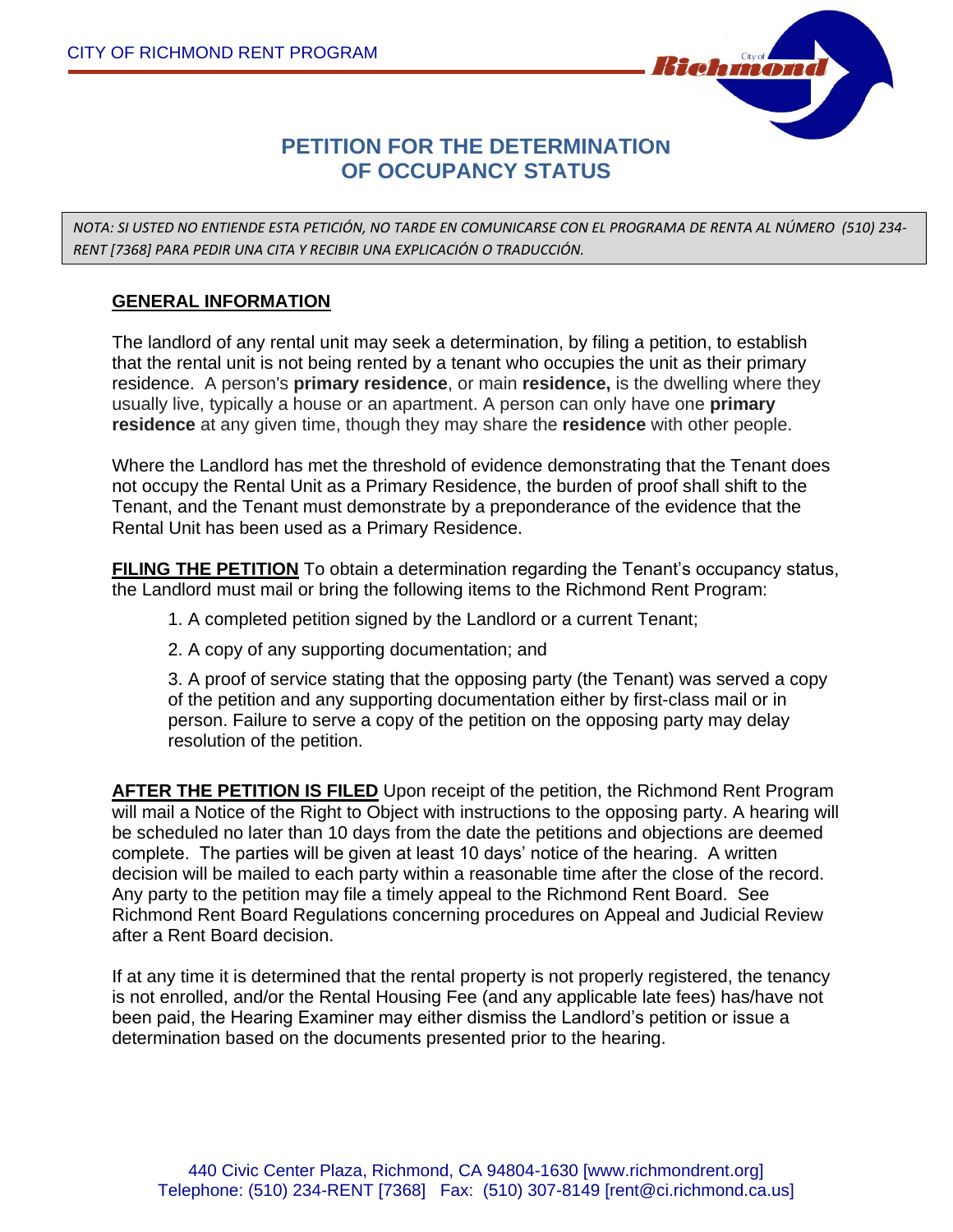## **PETITION FOR THE DETERMINATION OF OCCUPANCY STATUS**

## 1. **Property Address:** \_\_\_\_\_\_\_\_\_\_\_\_\_\_\_\_\_\_\_\_\_\_\_\_\_\_\_\_\_\_\_\_\_\_\_\_\_ **Unit #**: \_\_\_\_\_\_\_

Richmond, CA Zip Code: \_\_\_\_\_\_\_\_\_

#### □ **Interpretation will be needed in the following language** (Spanish or Other\_\_\_\_\_\_\_\_\_\_\_\_).

Before submitting this petition, please contact the Richmond Rent Program to determine if your rental unit is covered by the Rent Ordinance. The Rent Program can be contacted at (510) 234 RENT [7368] during business hours between 9:00 a.m. – 12:00 p.m. and 1:00 p.m. – 4:00 p.m.

#### 2. **Tenant Information (if known):**

| Name (Print) | Daytime Phone &<br><b>E-mail Address</b><br>(optional) | Move-in<br><b>Date</b> | <b>Amount or</b><br><b>Portion Paid</b><br><b>Toward Rent</b> | <b>Date Rent</b><br><b>Last Paid/</b><br><b>Accepted</b> |
|--------------|--------------------------------------------------------|------------------------|---------------------------------------------------------------|----------------------------------------------------------|
|              |                                                        |                        | S                                                             |                                                          |
|              |                                                        |                        | \$                                                            |                                                          |

Attach additional pages, as necessary.

Tenant Name & Mailing Address: (If different from the property address & unit):

\_\_\_\_\_\_\_\_\_\_\_\_\_\_\_\_\_\_\_\_\_\_\_\_\_\_\_\_\_\_\_\_\_\_\_\_\_\_\_\_\_\_\_\_\_\_\_\_\_\_\_\_\_\_\_\_\_\_\_\_\_\_\_\_\_\_\_\_\_

Tenant Name & Mailing Address: (If different from the property address & unit):

**3. Landlord:** Contact information for the property owner(s)/property manager(s) and any other representatives, if different.

\_\_\_\_\_\_\_\_\_\_\_\_\_\_\_\_\_\_\_\_\_\_\_\_\_\_\_\_\_\_\_\_\_\_\_\_\_\_\_\_\_\_\_\_\_\_\_\_\_\_\_\_\_\_\_\_\_\_\_\_\_\_\_\_\_\_\_\_\_

| Name                                     |                                                                   |                            |
|------------------------------------------|-------------------------------------------------------------------|----------------------------|
| Business Address <b>Contains Address</b> |                                                                   | State $\_\_$ $\_\_$ $\_\_$ |
|                                          |                                                                   | <b>Staff Use Only</b>      |
|                                          | Petition For The Determination Of Occupancy Status<br>Page 2 Of 5 | Petition No.               |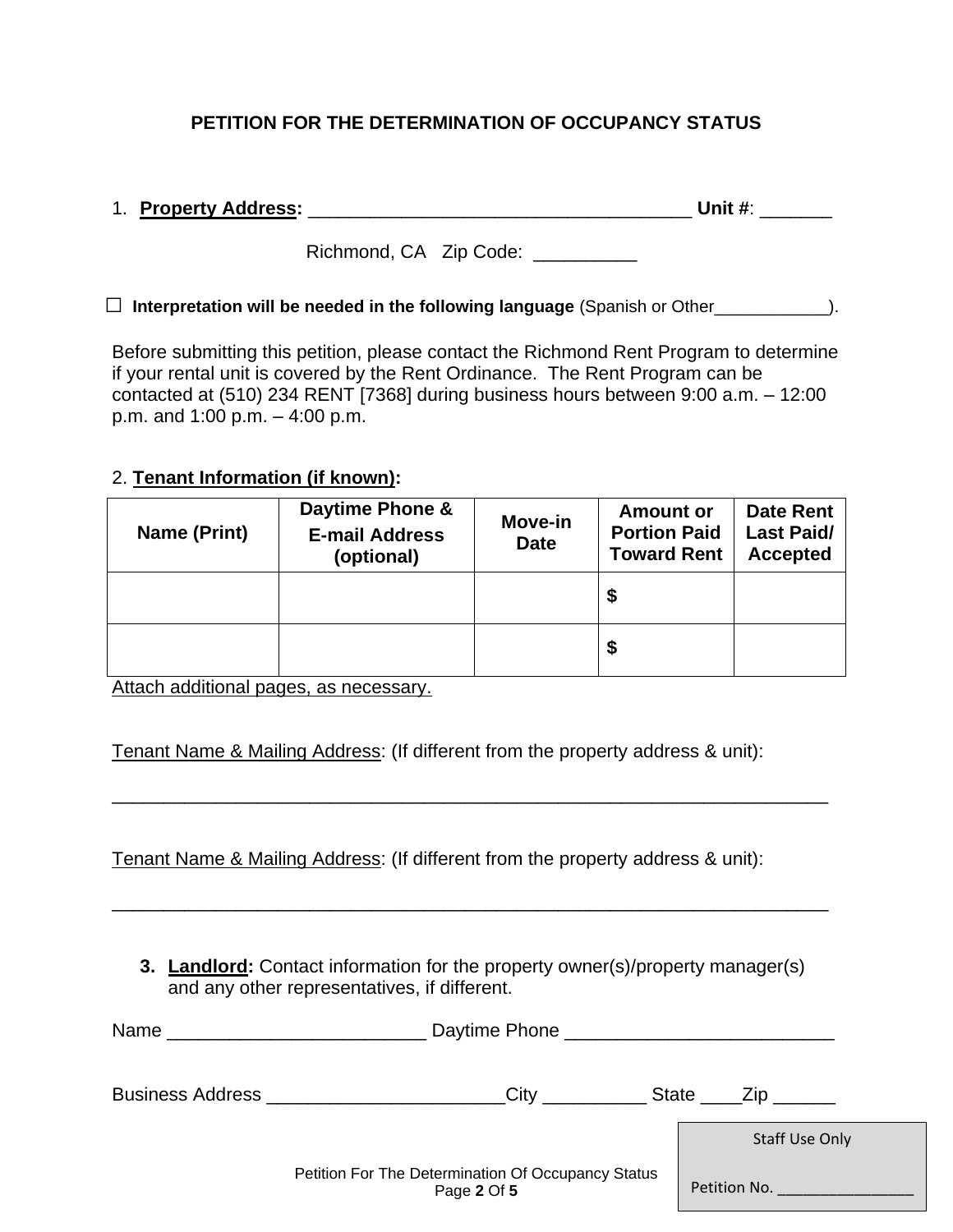| Business Address ________________________City ____________State ____Zip _______        |                                                                                                                                                                                                                                                                                                             |  |
|----------------------------------------------------------------------------------------|-------------------------------------------------------------------------------------------------------------------------------------------------------------------------------------------------------------------------------------------------------------------------------------------------------------|--|
|                                                                                        |                                                                                                                                                                                                                                                                                                             |  |
| Business Address _________________________City ____________State _____Zip ______       |                                                                                                                                                                                                                                                                                                             |  |
| 4. Representative: Person or organization authorized to represent you, if any:         |                                                                                                                                                                                                                                                                                                             |  |
|                                                                                        |                                                                                                                                                                                                                                                                                                             |  |
| Business Address _________________________City _____________State _____ Zip _____      |                                                                                                                                                                                                                                                                                                             |  |
| 5. Grounds: State why you believe the last Original Occupant Tenant no longer          | maintains the Rental Unit as their Primary Residence:<br><u> 1980 - Johann Stoff, amerikansk politiker (d. 1980)</u><br><u> 1989 - Johann Harry Harry Harry Harry Harry Harry Harry Harry Harry Harry Harry Harry Harry Harry Harry Harry</u><br><u> 1989 - Johann Stoff, amerikansk politiker (* 1908)</u> |  |
| 6. Additional Facts: Please state below any additional facts related to the<br>needed: | occupants of the rental unit (original or otherwise). Attach a separate sheet, if                                                                                                                                                                                                                           |  |
|                                                                                        |                                                                                                                                                                                                                                                                                                             |  |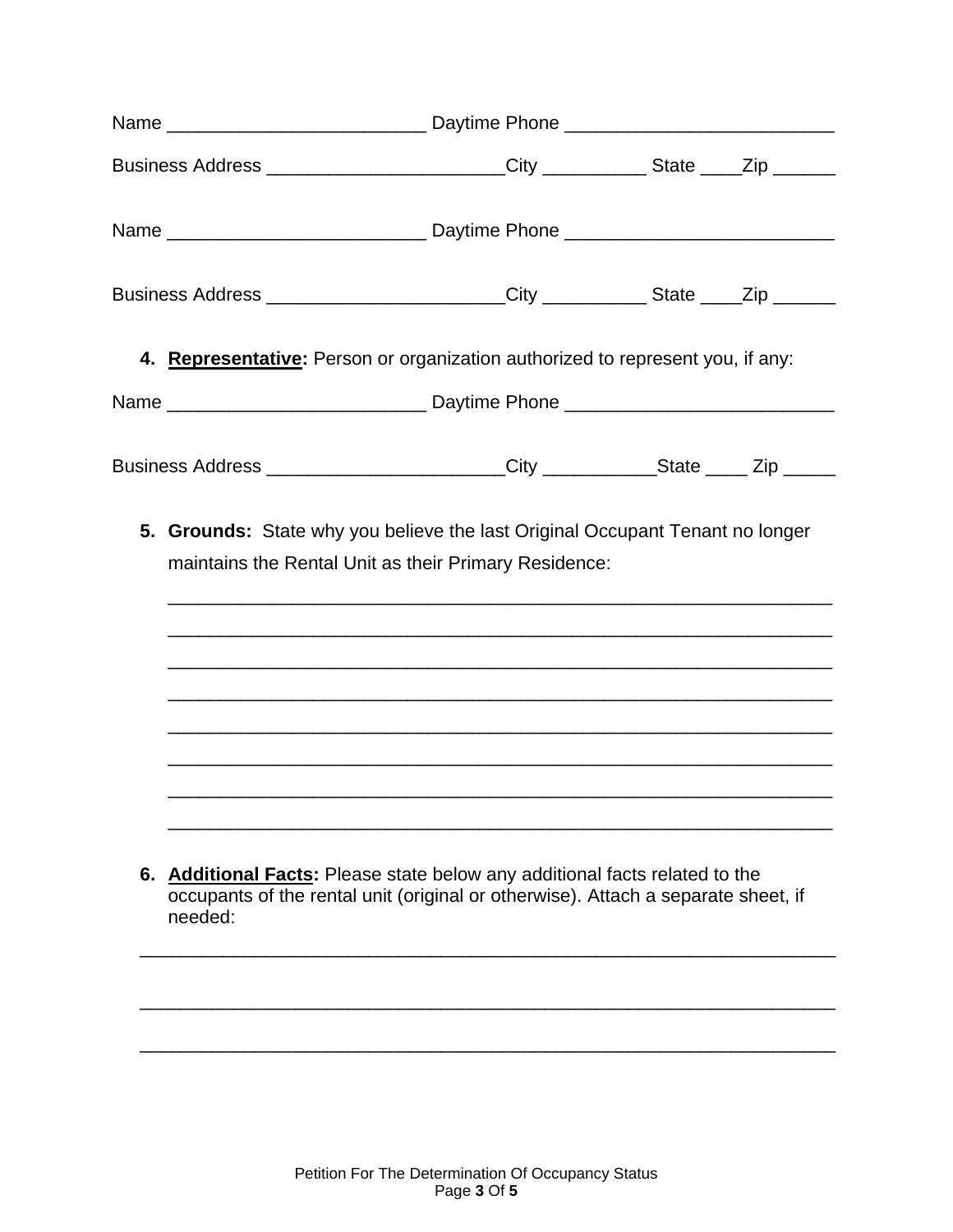**7. Certification:** I declare under penalty of perjury of the laws of the State of California that the information in this petition and any attachments hereto is true and correct to the best of my knowledge and belief.

**NOTE: For the purpose of this PETITION, original and electronic signatures are permissible.**

**NOTE: All mailing addresses and any subsequent changes of address will be a part of the official record of the case and a matter of public record.**